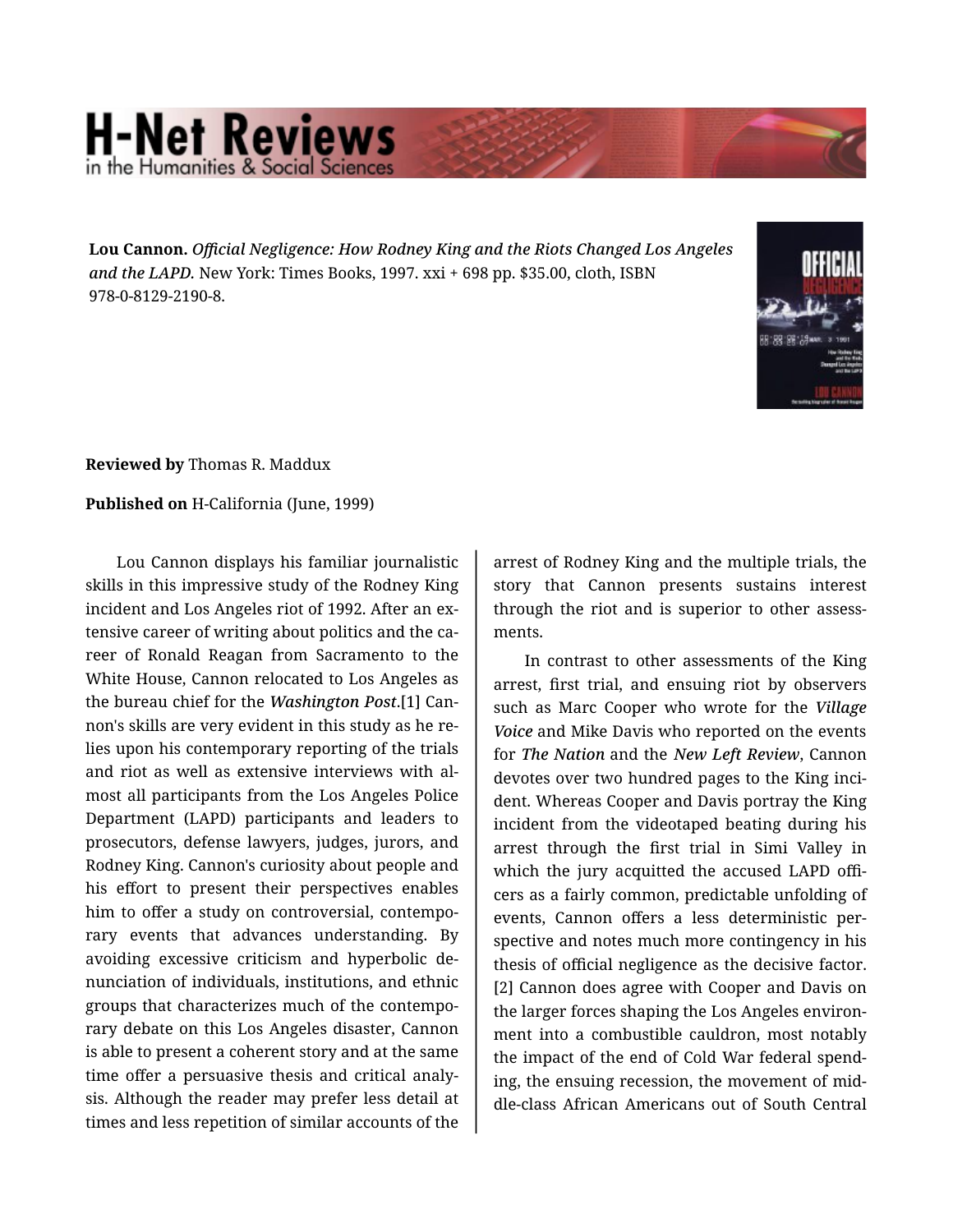Los Angeles and Latinos in, and the failure of lo‐ cal and state leaders to address the escalating problems and tensions, emerging most visibly in rising unemployment, crime, drug abuse and gangs--the under class in the inner city that Mayor Tom Bradley could not bring into the benefits of his coalition and that LAPD Chief Daryl Gates ag‐ gressively attacked with Operation Hammer street sweeps of South Central rather than a com‐ munity policing approach. Cannon also agrees with Cooper and Davis that the King beating was not an aberration: "variants of it had happened many times before but had not been recorded on videotape. Many police officers in the field recog‐ nized that it could have been them on the Holli‐ day videotape...." (p. 107).[3]

In developing his thesis of official negligence, as well as private negligence by the media includ‐ ing journalists such as himself, Cannon moves from the videotape of the King arrest to explore a number of accumulating acts of negligence. Can‐ non tells a familiar story, but he presents familiar characters in a new light and provides new in‐ sights. For example, the tape that KTLA played and passed on to CNN and other networks that showed the LAPD officers striking King with their batons was edited by KTLA to remove a blurry ten-second segment which also deleted a preced‐ ing three second section showing King charging at Office Laurence Powell. Neither the KTLA editors nor journalists such as Cannon who followed the arrest and ensuing first trial recognized the im‐ pact that this omission would have both on the public reaction to King's beating and on the jury in the first trial when defense attorney's made the most of the missing three seconds (pp. 196-97).

Negligence by officials with Chief Gates and the LAPD in the van receives substantial attention from Cannon. In his review of the LAPD, Cannon notes the evolution of the LAPD in "The Dragnet Legacy" but devotes the most attention to changes in LAPD policy on subduing resisting suspects, in‐ cluding a 1982 shift from choke holds that had

killed fifteen suspects in seven years to the use of a metal baton rather than a swarm tactic of hav‐ ing officers drag a suspect to the ground. As Can‐ non bluntly points out, Laurence Powell had failed to demonstrate a proper use of the baton the evening of the King arrest. The supervisor told him to practice and sent him out on patrol as a training officer for Timothy Wind. "Powell was a uniformed accident in waiting and an example of official negligence at its worst," Cannon writes, angrily describing this "sad comment on the pro‐ fessionalism of the LAPD" (p. 81). The ensuing ma‐ neuvering by Chief Gates to distance himself from the four LAPD officers heading for trial and the prolonged effort of Mayor Bradley and the Christopher Commission led by Warren Christo‐ pher to get rid of Gates receives detailed analysis from Cannon who notes their shared false opti‐ mism that they had finessed the problem of ex‐ cesses by the LAPD.

Judicial negligence is highlighted in Cannon's assessments of Judge Joyce Ann Karlin in the trial of Soon Ja Du and Judge Stanley Weisberg in the Simi Valley trial of the LAPD officers. As Cannon persuasively notes, Judge Karlin never should have been assigned the Du trial as her first trial, a highly emotional murder trial involving the shooting of fifteen year old Latasha Harlins in a Korean owned market thirteen days after the beating of King, one of several shooting incidents in South Central involving Koreans and African Americans. Cannon suggests that several senior jurists ducked the controversial case, noting a conflict with planned vacations, and Karlin ac‐ cepted the case in her second week on the bench (pp. 148-49, 169-170). Karlin's decision to give Du probation rather than time in prison despite the jury's conviction of involuntary manslaughter outraged the black community in South Central and exacerbated Korean-African American rela‐ tions. Judge Weisberg also receives a critical por‐ trait from Cannon who suggests that he never should have moved the trial of the LAPD officers to Simi Valley, since it was not outside the Los An‐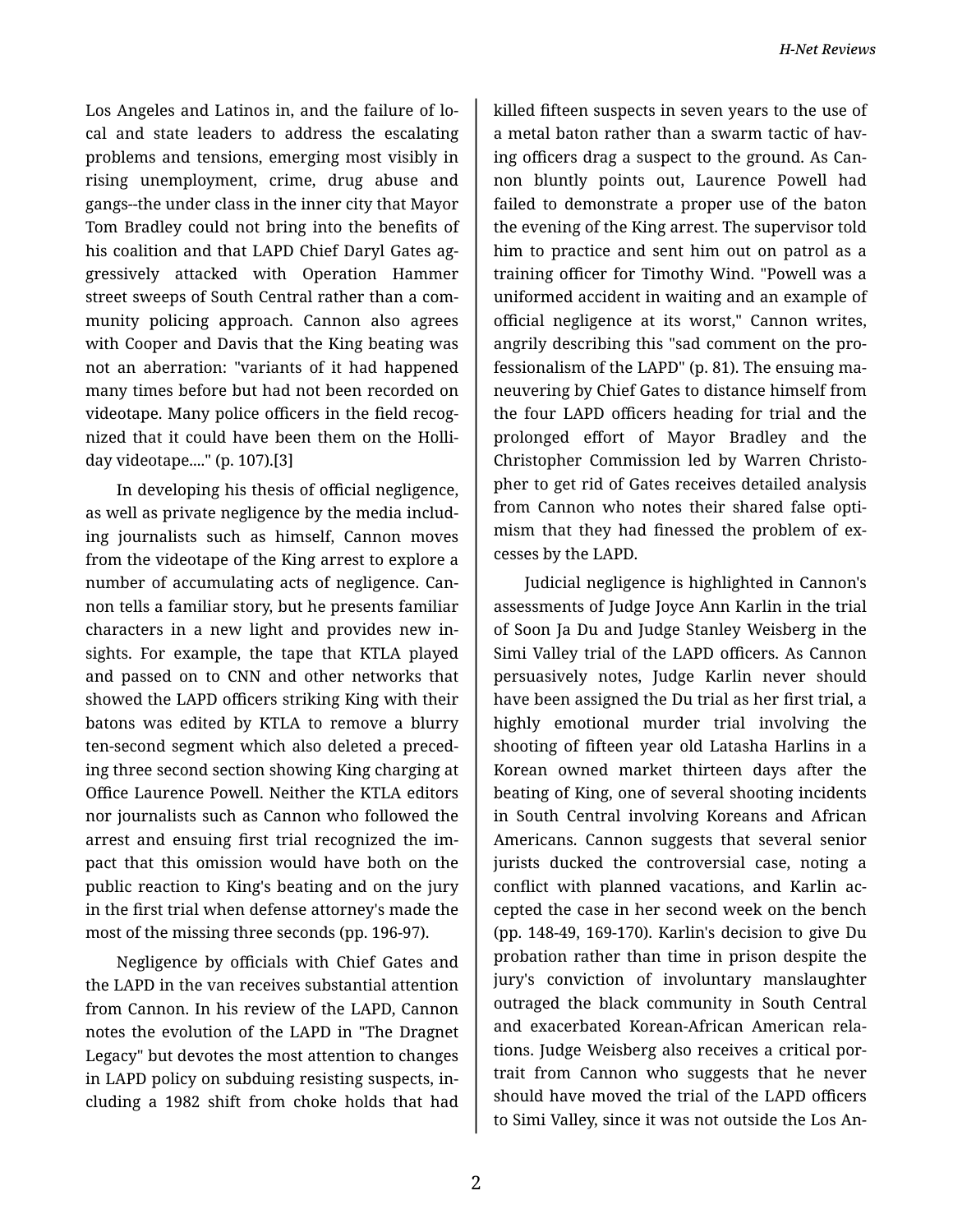geles media area and the demographics of Simi Valley were slanted excessively in favor of the white officers and against King and the prosecution. Weisberg along with the prosecution expect‐ ed an easy conviction with the videotape, accord‐ ing to Cannon, and Simi Valley was an "easy com‐ mute" for Weisberg (pp. 179-85).

Cannon's evaluation of the Simi trial reveals less negligence by the participants, including the jury, as opposed to a defense that made effective use of the videotape coming and going, first, to exclude jurors who had seen the videotape on tele‐ vision and thought the police had used excessive force, and, second, to use effectively the deleted section of the tape that showed Rodney King charging Officer Powell. Cannon is far more criti‐ cal of the failure of Chief Gates and the LAPD as well as Mayor Bradley to prepare for a possible reaction in South Central if the verdict was for ac‐ quital. Assuming that riots did not take place in the day time and expecting convictions, Gates and Bradley neither cooperated nor prepared. They rejected a city-wide tactical alert; they failed to co‐ ordinate planning for dealing with a disturbance; and they avoided a show of force, such as allow‐ ing Metro to deploy in battle array, in response to Bradley's and African American leaders concerns about a police provocation. As the verdict arrived in Simi on April 29, officers at the 77th Street Sta‐ tion watched the verdicts on television, and Chief Gates left for a fundraiser despite reports of vio‐ lence and televised coverage at Florence and Nor‐ mandie. "Overall, the LAPD was shockingly unpre‐ pared for even a mild disorder, let alone a fullscale riot," concludes Cannon (p. 277).

Cannon, Cooper, and Davis agree on the out‐ break and shifting nature of the Los Angeles riot. "In their origins, the riots were neither a gang conspiracy nor a revolt against harsh conditions but a cry of black rage," suggests Cannon who points out how the initial black participants indis‐ criminately attacked whites, Latinos, and Asians (p. 282). Cannon notes the targeting of Korean

owned shops, the shift of Latinos from being vic‐ tims to becoming participants on the second day as the media showed looting opportunities, and how the riot jumped around the city. Where Can‐ non differs the most from Cooper and Davis, who view the riot as an inevitable eruption that had to happen, [4] is in his detailed assessment of the outbreak of the riot. Cannon makes a persuasive case for possible alternative results if the LAPD had re‐ ceived proper leadership. When the robbery of a liquor store near the intersection of Florence and Normandie attracted outraged protestors and the few LAPD officers near the scene could not handle the eruption, the 77th Street lieutenant withdrew officers and kept them away from the spreading disturbance. In his office for three hours before leaving for the fund-raising meeting, Chief Gates failed to take charge; some 1,800 officers gathered at a command post but superior officers lacked the initiative to send them out against the spread‐ ing riot publicized by helicopter news crews; and when Chief Gates returned at 8:15 he spent anoth‐ er hour out of touch on a helicopter tour of the burning city. Cannon suggests that if the LAPD had responded in force to the outbreak and estab‐ lished a perimeter around the immediate area that, despite some casualties, the riot could have been stopped. In the chapter on the riot, "Night‐ mare City," Cannon very judiciously assesses not only the actions and inactions of officials but also the complaints of African Americans, Latinos, and Korean Americans over the failure of the LAPD to protect them, their property, and their communi‐ ties as well as the efforts of individuals from all of these groups to rescue people being assaulted by the rioters as well as firemen trying to fight the spreading fires (pp. 303-46).

Although the drama of the story declines after the riot, Cannon persists in providing detailed coverage of the political fallout in Los Angeles, the Rebuild LA campaign, and three more trials in‐ cluding the federal trial of the LAPD officers ac‐ quitted in the first trial, several trials of rioters, and Rodney King's civil suit for damages against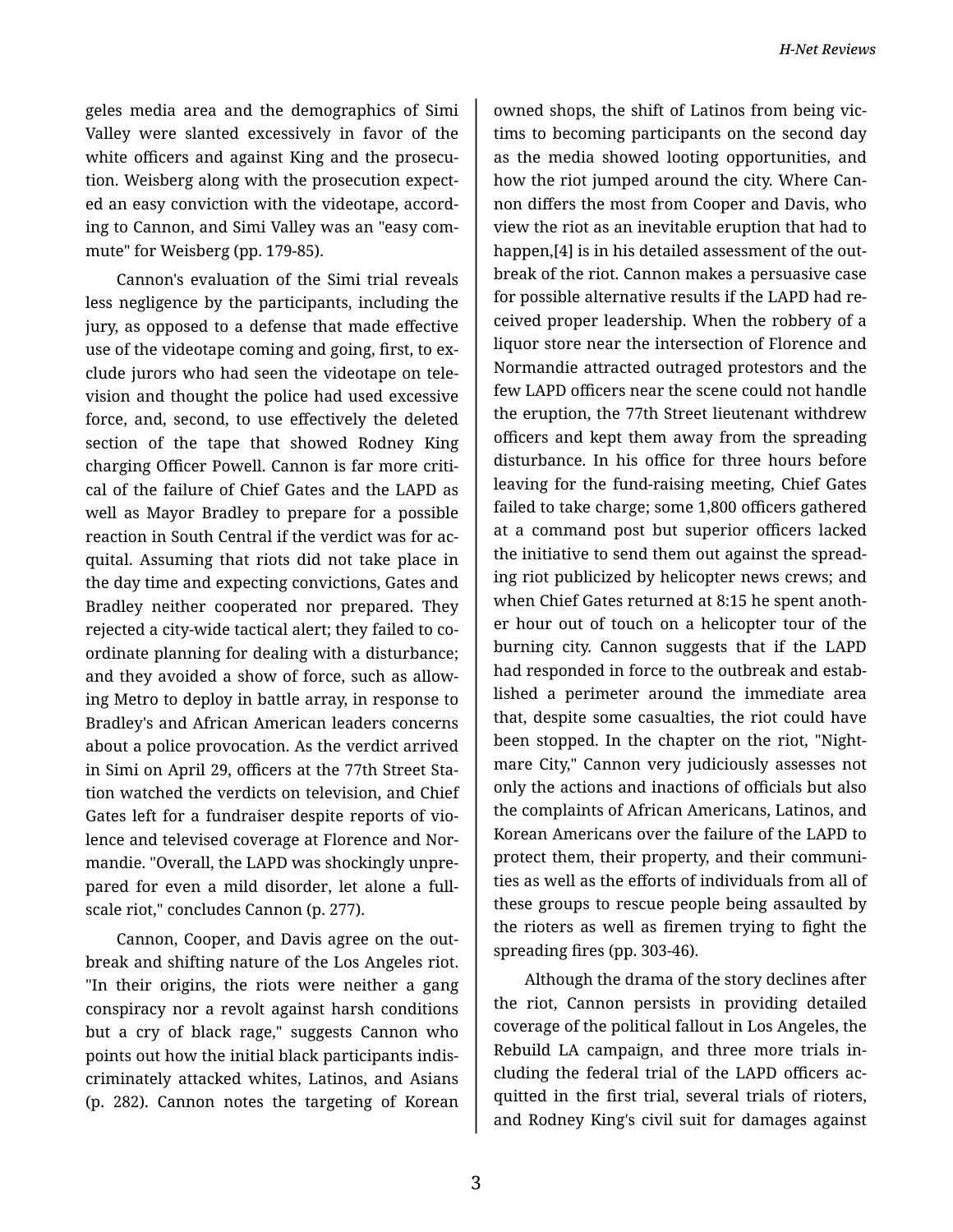the city and the LAPD defendants. Cannon main‐ tains a fairly even-handed assessment on all of the participants, although he exhibits excessive respect for Stacey Koon, who supervised the LAPD officers at the arrest of King and failed to stop the beating. Cannon recognizes that separate state and federal prosecutions for the same offense are constitutional, but he clearly dislikes the political motives of the Bush administration in immediate‐ ly launching a prosecution with all of the advan‐ tages of a fully-funded federal prosecution force (pp. 373-93). The reader may grow weary of more trials and similar testimony on familiar videotape of the same incident, but Cannon persists to a con‐ cluding chapter on "Judgements and Legacies" that offers a valuable overview to this substantial contribution on the history of Los Angeles in the early nineties.

## Notes

[1]. For Cannon's trilogy, see Lou Cannon, *Ronnie and Jessie: A Political Odyssey* (Garden City, N.Y, 1969), *Reagan* (New York, 1982), and *President Reagan: The Role of a Lifetime* (New York, 1991).

[2]. For Cooper's assessments, see his collected articles in Marc Cooper, *Roll Over, Che Guevara: Travels of a Radical Reporter* (New York, 1994), 155-173, 187-201, 243-256. Davis' evaluations in‐ clude "In L.A., Burning All Illusions," *The Nation*, June 1, 1992, 743-746, "Who Killed LA? A Political Autopsy," *New Left Review*, No. 197 (Jan.-Feb. 1993), 3-28, and "Who Killed Los Angeles? Part Two: The Verdict is Given," ibid., No. 199 (May-June 1993), 29-52. Davis uses a summary of these articles in *Ecology of Fear: Los Angeles and the Imagination of Disaster* (New York, 1998), 369-391.

[3]. Cooper stresses the inevitability of the whole process in his review of Cannon's book for the *Washington Post*, March 1, 1998, "Book World", p. 7: "The beating handed out to Rodney King was hardly an aberration in the history of the LAPD. That such a beating would eventually

get videotaped was an inevitability, just as the ri‐ ots were inevitable. If the King incident hadn't set them off, another shooting at a Korean-owned liquor store, another highway chase of a black man, or something else would have."

[4]. See Cooper, *Roll Over*, 188-189, and Davis, *Ecology of Fear*, 371-372, and Davis, "In L.A., Burn‐ ing All Illusions", 743-745. For the Korean Ameri‐ can perspective on the riots, see Nancy Abelmann and John Lie, *Blue Dreams: Korean Americans and the Los Angeles Riots* (Cambridge, MA, 1995). The authors interviewed fifty immigrants for this study.

Copyright (c) 1999 by H-Net, all rights re‐ served. This work may be copied for non-profit educational use if proper credit is given to the au‐ thor and the list. For other permission, please con‐ tact H-Net@H-Net.MSU.EDU.